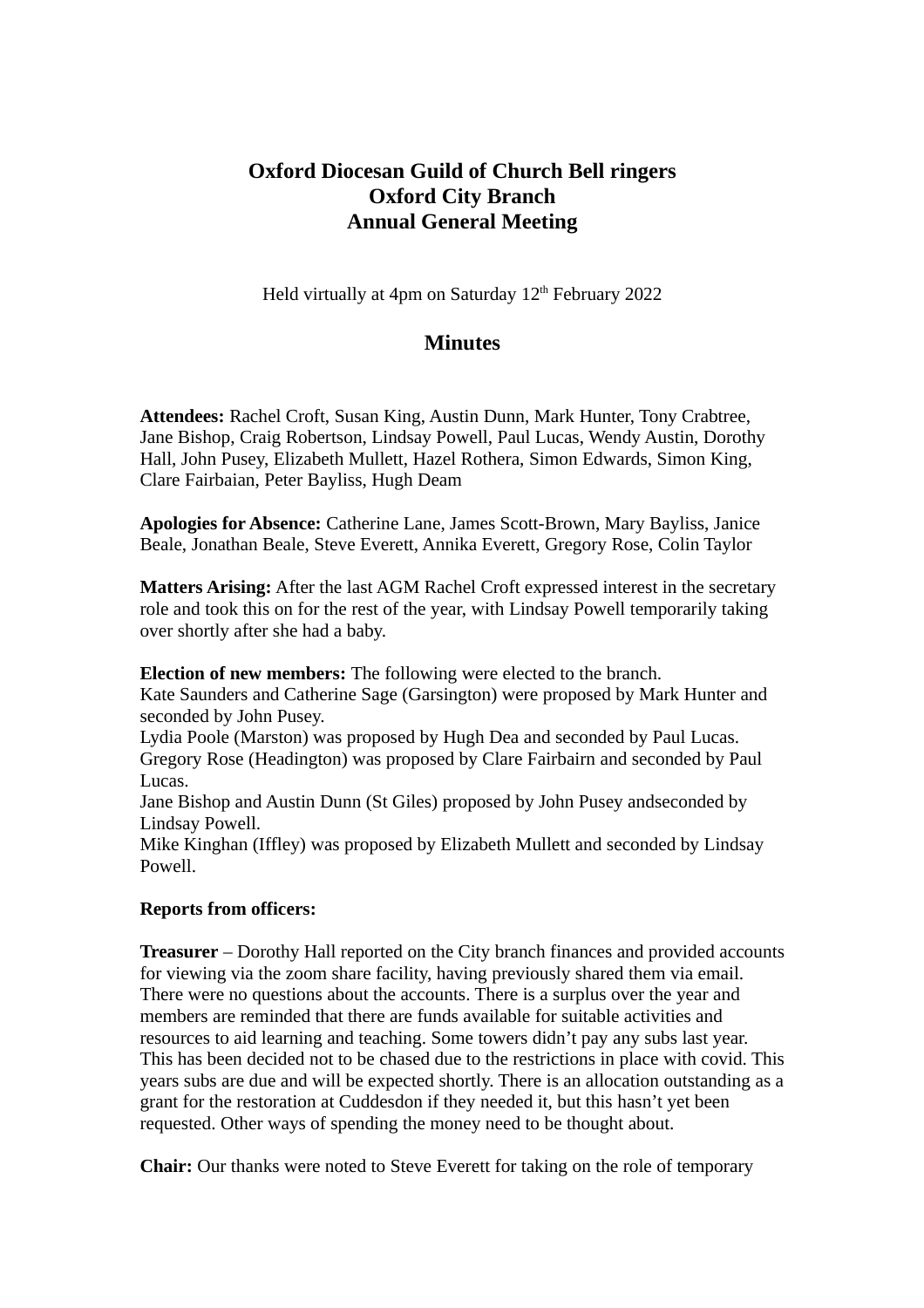ringing master and running online branch practices during covid restrictions. These went well and he continued to provide support at various towers when ringing restarted and at the ringing day held by Wheatley. Thanks also to Tony Crabtree for providing his miniring for this.

### **Election of Officers:**

**Chair:** Simon Edwards was willing to stand again and there were no other nominations. Proposed by Craig Robertson, seconded by Lindsay Powell and duly elected.

**Vice chair:** Paul Lucas was willing to stand again and there were no other nominations. Proposed by Simon Edwards, seconded by Wendy Austen, and duly elected.

**Branch Secretary:** Rachel Croft was willing to stand again and there were no other nominations. Proposed by Dorothy Hall, seconded by Elizabeth Mullett, and duly elected.

**Ringing Master:** Craig Robertson was nominated. Proposed by Rachel Croft, seconded by John Pusey, and duly elected.

**Treasurer:** Dorothy Hall stood down from the position and nominated Peter Bayliss. Proposed by Dorothy Hall, seconded by Craig Robertson, and duly elected.

**Branch Representatives:** Lindsay Powell & Elizabeth Mullett were willing to stand again and there were no other nominations. Proposed by Rachel Croft, seconded by Dorothy Hall, and duly elected.

**Auditor:** Katherine Stonham was willing to stand again and there were no other nominations. Proposed by Craig Robertson, seconded by Simon Edwards, and duly elected.

### **Recovery of Ringing:**

Towers had been asked in advance to be ready to provide an update as to where they had got to with ringing and what support they needed going forwards. A general consensus was all towers would greatly benefit from one or two extra ringers at each practice, but the majority would like to be notified in advance as there are still concerns about having too many people suddenly at a practice. The tower correspondent details can be found on the city branch website.

A number of updates were received in advance as no members could make the AGM..

### Email updates:

**Cowley** – usually 3 ringing for services from a maximum of 5 ringers (who all were there for Christmas Midnight service). They haven't restarted practices due to Covid rates increasing, but had been just about to after building work had been finished. Covid and building work has challenged the commitment to ringing. They are in need of support for practices when they restart. Hugh Deam added that Jamie (from Cowley) had been making it to Marston practices at the end of last year, with the intention of Marston ringers providing Cowley with support when they restarted, but their practices haven't restarted yet.

**North Hinksey** – all ringing has stopped, with only one ringer planning on continuing ringing. The bells have been made safe and unringable. Ideas were discussed as to how the branch can ensure ringing continues. Ideas included branch ringing, such as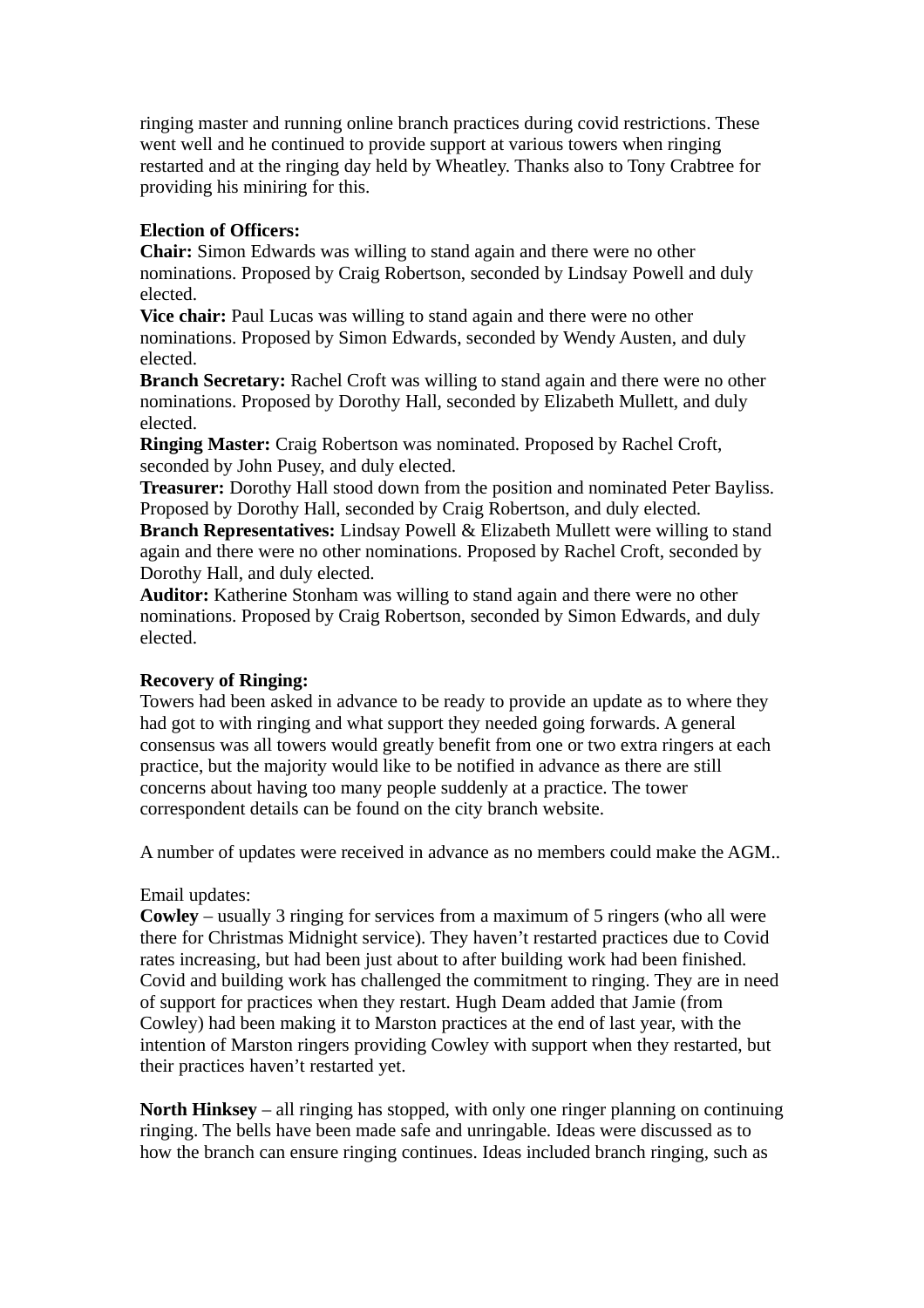quarter peals and branch practices. Hugh Deam reported that many of the ringers were looking to retire from ringing prior to covid.

**Stanton St John** – not ringing much due to ill health of tower captain, leaving the band down to 5 ringers without him. There have been no practices, but some Sunday ringing has been possible. RC passed on to the tower correspondent to let members know other towers are practising and would welcome ringers. Advice can be provided as to which towers are practising at what levels if wanted.

**Wolvercote** – trying to get back to normal, the ringers are happy with this and doing well. Limited by church restrictions as open to the rest of the church, but hoping this will continue to improve as restrictions ease.

### In Person updates:

**St Aldates** (Dorothy Hall) – Currently ringing on Sunday mornings for 15 mins, vicar has changed and some sound control has been taken out by the church. The vicar doesn't like the very loud noise, but open to sorting things out. DH to meet with vicar, discuss getting sound control back in and happy for them to ring. Simulator sensors renewed and will be reinstalled shortly and then will restart in person practices. Have been having ringing room practices online, been ringing surprise minor and doing well.

**Cuddesdon** (Paul Lucas) – update via Brian Lowe, they are ringing with a shared band with Horspath. Not at full strength, but are recruiting new people.

**Horspath** (Paul Lucas) – update via Brian Lowe, they are ringing most Sundays on 6 and practice nights are happening.

**Garsington** (Mark Hunter) – 6 basic ringers up to plain hunt, but only 2 beyond that (lost one last year to Thame who has continued ringing), two more in training including the vicar's husband. They have been ringing since allowed again and not limited to 15 mins. Masks worn during face to face training. Have got stuck at plain hunt, hope to bring people to branch practices to get them started with Plain Bob. Weekly practice and monthly service ringing. Could do with support at practices to help bring ringers on.

**St Giles** (John Pusey) – grateful not to lose any previous members and got increased turnout from one member. They have rung as much as they can at the limits of restrictions. Made the most of their ventilation with 2 windows. Gradually decreasing the use of masks. Quarter peals occuring after the service started, but then choir wanted to use that time so are currently discussing this. Often get 8 for Sunday mornings and 6-7 for Sunday evening. Lots of call changes, some plain hunt on 7. Have tried recruitment with a poster, initially no response, and now had some new recruits to the tower, two being elected today having been previous ringers, and some others learning, but not yet at regular attendance. Would always benefit from one more good ringer to support the band.

**Headington** (Clare Fairbairn) – managing to ring almost normally, but haven't had everyone back without having lost anyone from the membership. One addition of a ringer who moved from London. Sometimes thin on the ground for Sundays. Practices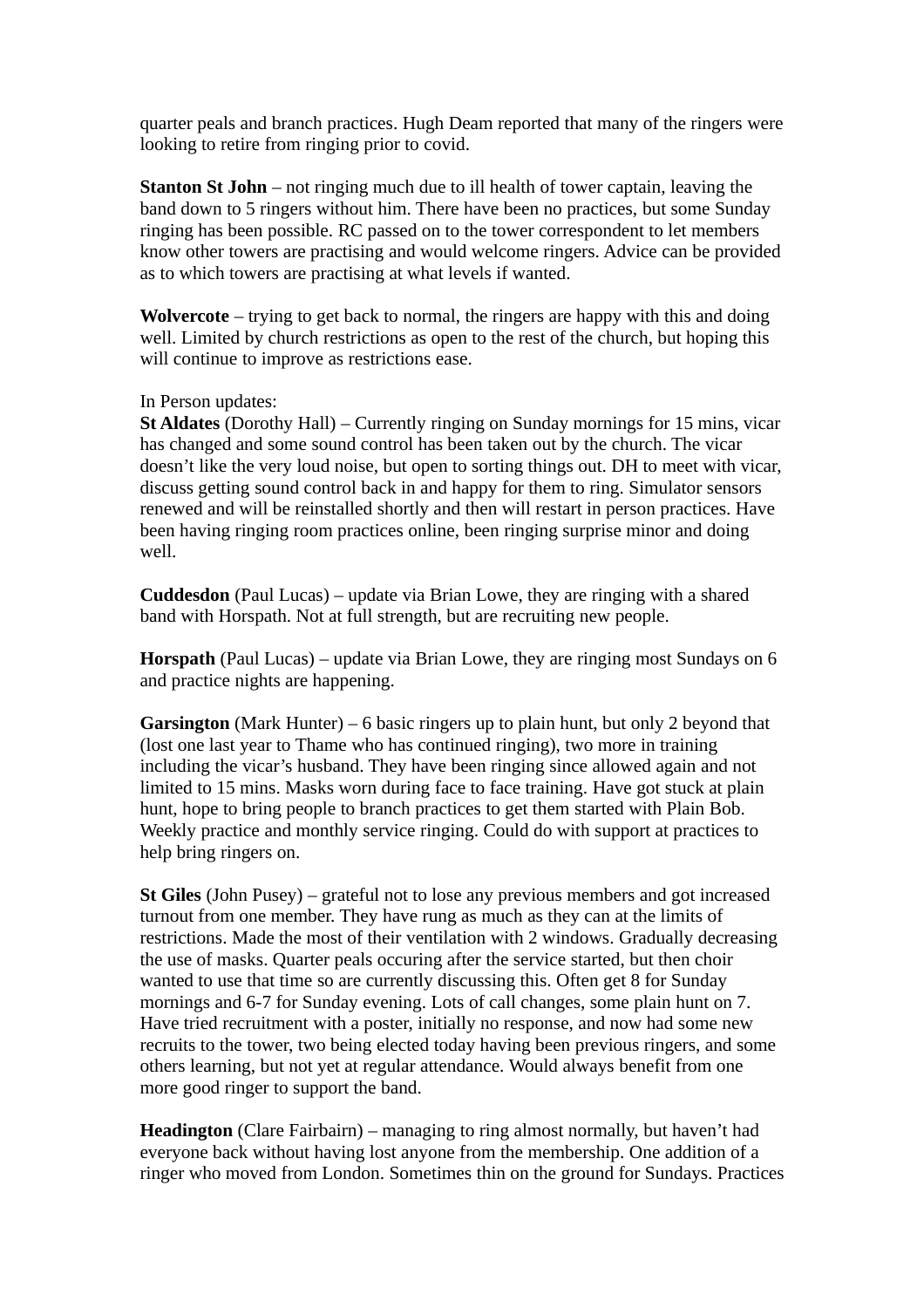vary between 4-9 ringers. Ringing room practices throughout lockdown. Hope to restart Sunday surprise major practices soon.

**Iffley** (Elizabeth Mullett) – Back to ringing for services and practices, 6 learners currently which is where the main focus currently is, and working on them in pairs predominently so that they can progress. Pleased they haven't lost interest during the pandemic. Open practices, but would like an email in advance as a lot of focus is currently on the learners. Susan King had nothing to add.

**Kidlington** – No one from tower present to update. Craig Robertson has heard at least 5 ringing call changes, Clare Fairbairn is aware they are ringing at least Sunday mornings and some practices, but not everyone has come back to ringing.

**Marston** (Hugh Deam) – similar to St Giles and Headington, but have lost some ringers. Still have 10. Had been doing 1 quarter peal a month until December, but this has decreased. Practices are back on Fridays, but adjusted time 7.15-8.30. Don't think this is likely to change. Sundays are very changeable due to church requirements – different times of day, some services outside. Usually have 5, sometimes 6 on a Sunday. Hard to ask for extras for this due to the variability in timings. Mostly general ringing as some members cannot ring for longer durations due to health conditions. More handbell ringing is occurring than previously. Had been attending a W&W tower practice on a Saturday afternoon (South Leigh) to help them as only 3 ringers and to get their band up and also to help themselves by getting some 8 bell ringing. Antony Hughes has retired from ringing, but is still their treasurer - subs will be on their way.

**Wheatley** (Peter Bayliss) – small, but enthusiastic band. Back ringing as soon as allowed. Have 8-9 regular ringers, all bar one of retirement age and frequent shielding occurring. Usually only 4-5 ringing at practices and services. Not currently recruiting as major works due on body of church this year. Waiting on the work being finished before recruitment in earnest. Katie Lane has been helping support the practices in a very gentle way which is much appreciated.

**Handbell ringing** (Lindsay Powell) – before covid there was a Tuesday night practice that was making slow and steady progress, but with tower bells a priority for most ringers. Covid enabled handbell ringing when outdoor meeting only was allowed leading to lots of progress and lots of new members of the group. People have learnt from scratch or extended their repertoire. Anyone who is interested in learning handbells is very welcome and the group will be happy to teach them.

### **Branch Practices**

Plan to restart in person monthly branch practices on the first Saturday of the month from April.

Discussion was had whether Saturday practices (with a mixture of mornings and afternoons, so those with other commitments can still make some of them) or to move between towers and attend their regular tower practice was discussed. Tony Crabtree advised that in their branch going to regular practices has worked well in the past and focus methods have been used in discussion with the tower being visited to help